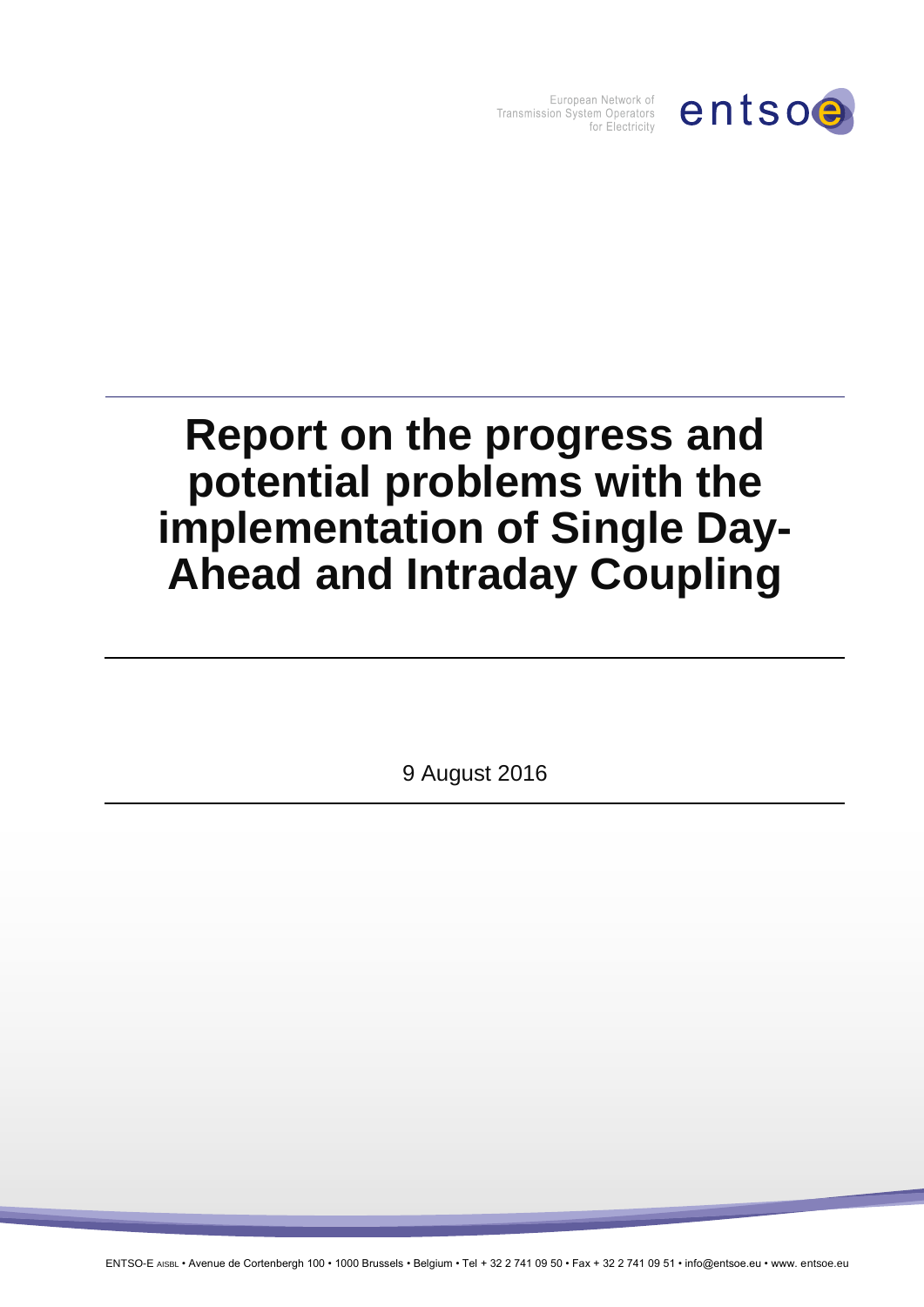

## **Table of Contents**

| 1.  |                                                                                           |       |                                                                                           |  |  |
|-----|-------------------------------------------------------------------------------------------|-------|-------------------------------------------------------------------------------------------|--|--|
| 2.  |                                                                                           |       |                                                                                           |  |  |
| 3.  | Progress, challenges and current status of Single Day-Ahead Coupling and the way forward5 |       |                                                                                           |  |  |
|     | 3.1                                                                                       |       |                                                                                           |  |  |
|     | 3.2                                                                                       |       |                                                                                           |  |  |
|     | 3.3                                                                                       |       |                                                                                           |  |  |
|     |                                                                                           | 3.3.1 |                                                                                           |  |  |
|     |                                                                                           | 3.3.2 |                                                                                           |  |  |
|     |                                                                                           | 3.3.3 |                                                                                           |  |  |
| 4.  |                                                                                           |       | Progress, challenges and current status of Single Intraday Coupling and the way forward11 |  |  |
|     | 4.1                                                                                       |       |                                                                                           |  |  |
|     | 4.2                                                                                       |       |                                                                                           |  |  |
| 4.3 |                                                                                           |       |                                                                                           |  |  |
|     |                                                                                           | 4.3.1 |                                                                                           |  |  |
|     |                                                                                           | 4.3.2 |                                                                                           |  |  |
| 5.  |                                                                                           |       |                                                                                           |  |  |
| 6.  |                                                                                           |       |                                                                                           |  |  |

# **List of Figures**

| Figure 2: State-of-play in pan-European Single Intraday Coupling as of August 201611 |  |
|--------------------------------------------------------------------------------------|--|
|                                                                                      |  |
|                                                                                      |  |
|                                                                                      |  |

# **List of Tables**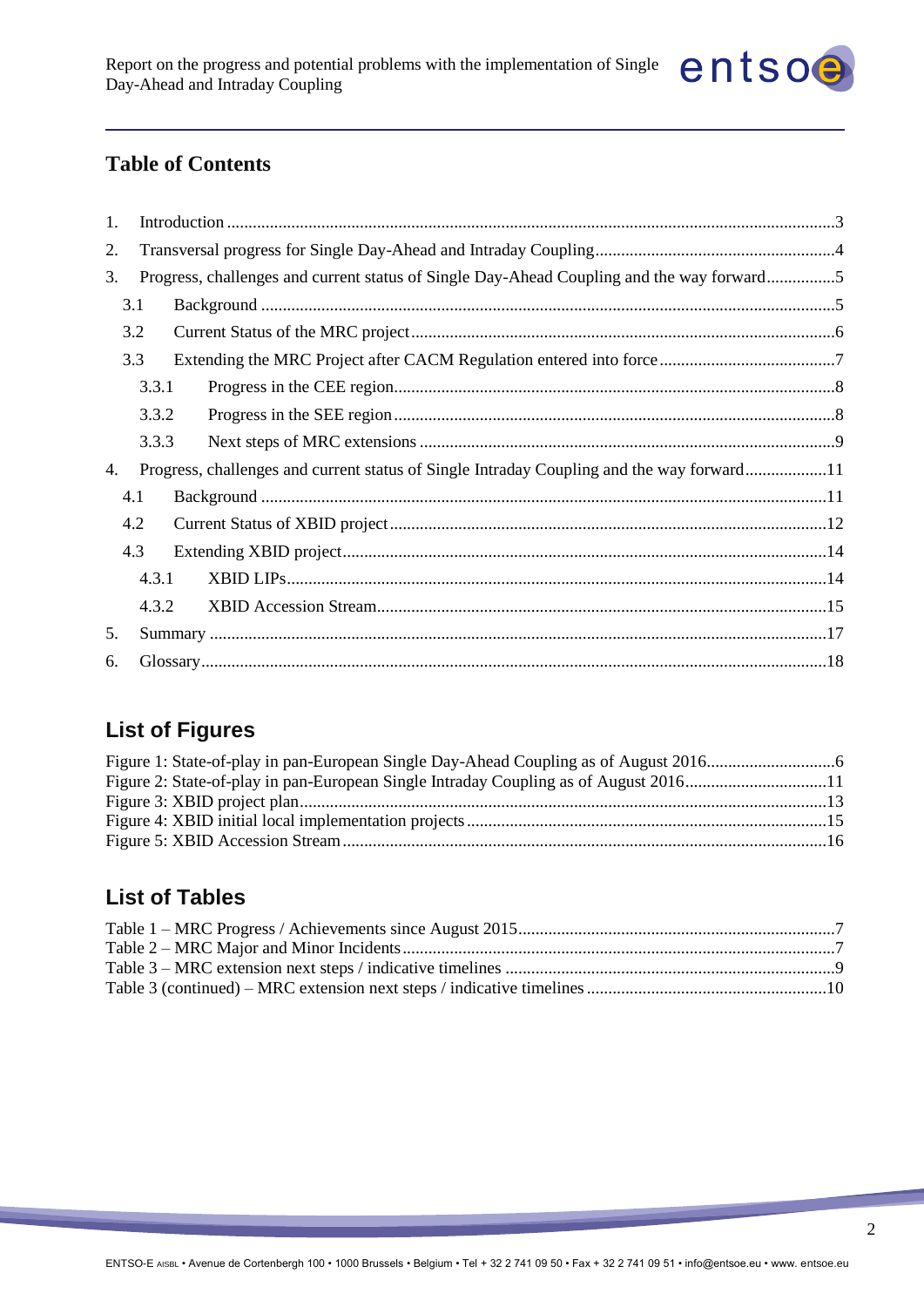

# <span id="page-2-0"></span>**1. Introduction**

Article 82(2) of the Commission Regulation (EU) 2015/1222 of 24 July 2015 establishing a guideline on capacity allocation and congestion management (hereafter referred to as the "CACM Regulation") requires ENTSO-E to monitor the progress and potential problems with the implementation of the day-ahead and intraday coupling, including the choice of different available options in each country. To fulfil this requirement ENTSO-E has committed, under its Monitoring Plan<sup>1</sup>, to provide ACER with a report (hereafter referred to as the "Report on the progress and potential problems with the implementation of Single Day-Ahead and Intraday Coupling") six months after the delivery of the Monitoring Plan, and thereafter every six months.

The first report is to be delivered in August 2016 specifically covering the period from the date of entry into force of the CACM Regulation (August 14<sup>th</sup> 2015) onwards. Additional background information is included in order to provide contextual clarity.

Market coupling allows for the allocation of cross-zonal capacities to be optimised via a coordinated calculation of prices for each bidding zone. Two work-streams are being considered in this context, namely Day-Ahead (hereafter referred to as "DA MC") and Intraday (hereafter referred to as "ID MC"). The report takes stock of the progress achieved so far in the coupling of electricity markets in the DA MC project (namely the multi-regional coupling (hereafter referred to as "MRC") project) and the ID MC project (namely the cross-border intraday (hereafter referred to as "XBID") project). The report also provides an account of the current state-of-play and the challenges in the implementation of single day-ahead and intraday coupling. Moreover, extensions of the MRC project and accessions to the XBID project are covered as well as an indicative timeline outlining the next steps and milestones for both projects is provided.

The report is organised into the following four sections: Chapter 2 introduces the transversal progress of the single day ahead and intra-day coupling resulting from the signing of the Non-Disclosure Agreement. Chapter 3 recounts the progress made to date and the potential problems with the implementation of coupling day-ahead markets in Europe via the MRC project. Chapter 4 recounts the progress made to date and the potential problems in integrating intraday markets through the XBID project. Chapter 5 contains a concise summary of the previous chapters. A glossary is included at the end for convenience.

 $\overline{a}$ <sup>1</sup> Prepared and submitted by ENTSO-E to ACER on 12 February 2016 in accordance with Article 82(3) of the CACM Regulation, hereafter referred to as the "Monitoring Plan".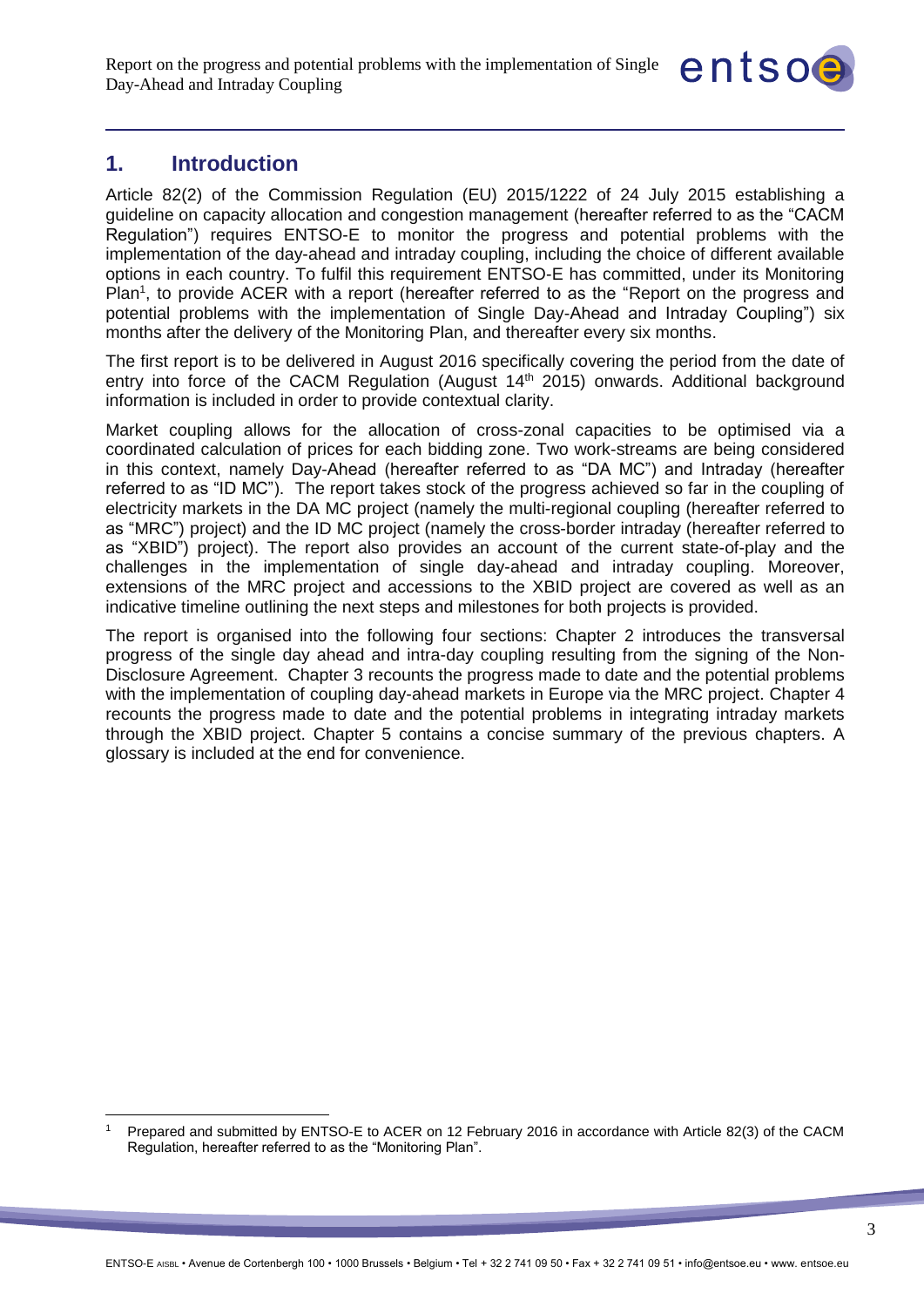

## <span id="page-3-0"></span>**2. Transversal progress for Single Day-Ahead and Intraday Coupling**

The implementation of Single Day-ahead and Intraday coupling under the CACM Regulation requires the cooperation and exchange of information between all transmission system operators (hereafter referred to as "TSOs"), all nominated electricity market operators (hereafter referred to as "NEMOs") as well as some power exchanges in non-European Union countries (hereafter referred to as "PXs"). To allow the exchange of confidential information between these parties, a non-disclosure agreement (hereafter referred to as "NDA") came into effect in February 2016.

The NDA was signed by: (i) certified EU and non EU TSO members of ENTSO-E; (ii) ENTSO-E; (iii) NEMOs designated in EU Member States subject to the CACM Regulation; and (iv) some PXs located in non EU countries which are relevant for the implementation of the Single Dayahead and Intraday coupling on a European level, i.e. mainly countries whose electricity systems are physically connected to EU Member States and have TSO members of ENTSO-E.

The NDA is open to new TSOs, NEMOs or PXs under the terms set out in the agreement.

The NDA additionally grants ENTSO-E an observer status in the MRC and XBID projects. ENTSO-E also coordinates the communication between all parties, including communication for new parties to join the NDA.

The NDA is a milestone for the implementation of the Single Day-ahead and Intraday coupling as setting a basis for cooperation between TSOs, NEMOs and some PXs in non-European countries.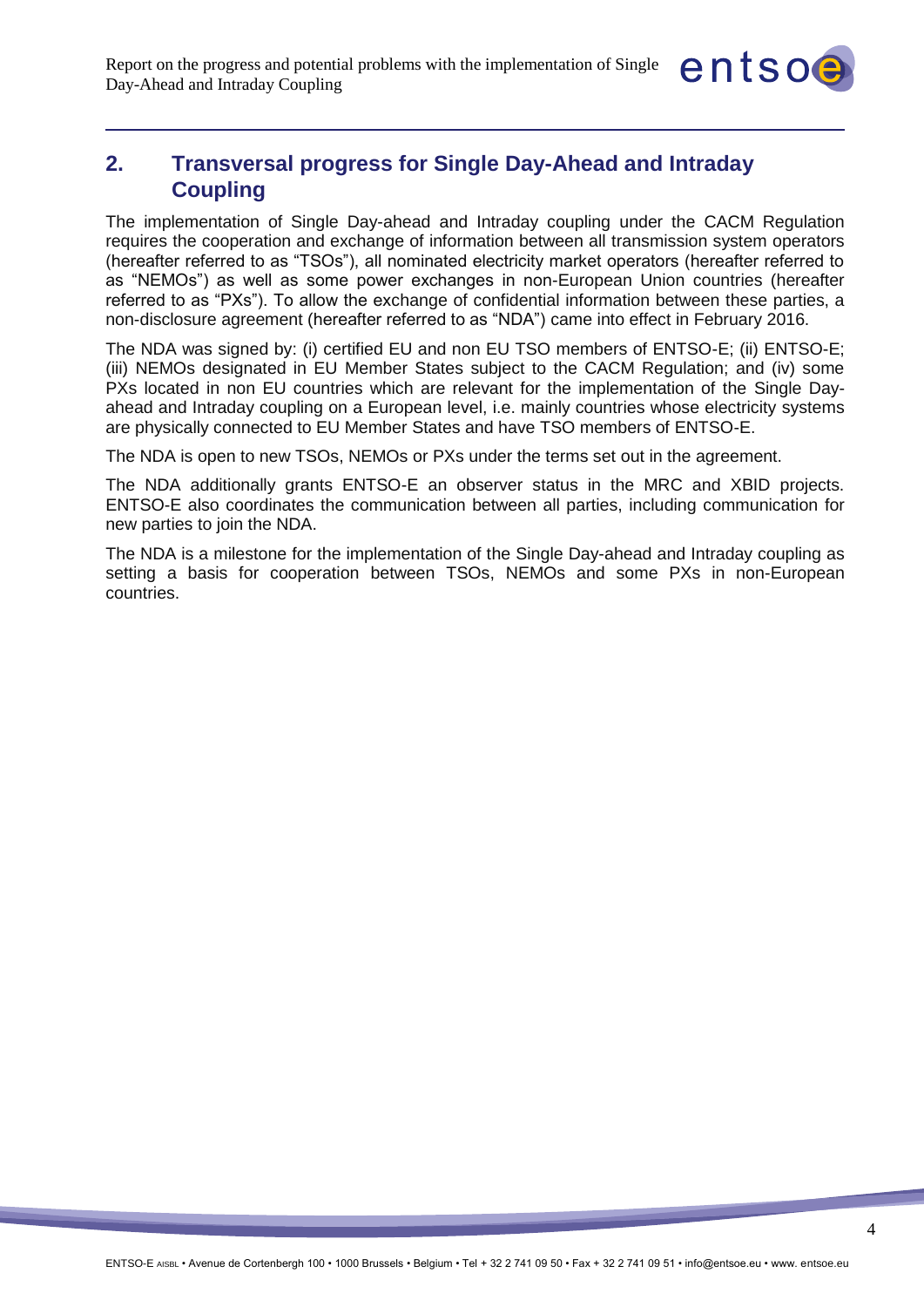

# <span id="page-4-0"></span>**3. Progress, challenges and current status of Single Day-Ahead Coupling and the way forward**

## <span id="page-4-1"></span>**3.1 Background**

A major step forward in European electricity market integration took place on 4 February 2014 when price coupling in North Western Europe (hereafter referred to as "NWE") went live, integrating the Nordic region, the Central Western European (hereafter referred to as "CWE") region and Great Britain (hereafter referred to as "GB"). In May 2014, the NWE region was extended by Spain and Portugal and the project was renamed to MRC. The MRC project aims to create the pan-European day-ahead cross-zonal market.

MRC makes use of a single price coupling algorithm, called EUPHEMIA. This solution can be used to calculate electricity prices across Europe and to implicitly allocate auction-based crossborder capacity.

Since the launch of the MRC project, a number of extensions of the coupled area have taken place, namely the coupling of Italy with France, Austria and Slovenia (the Italian Borders Working Table project, hereafter referred to as "IBWT"), the coupling of the Baltics and the border of Slovenia-Austria. As a result, the now-coupled area under MRC covers 19 countries<sup>2</sup>, representing about 85 % of European electricity consumption. This is illustrated in Figure 1 below.

Under the Single Day-Ahead Coupling, two approaches for calculating cross-zonal capacity inputs for an implicit capacity allocation are possible pursuant to the CACM Regulation: Coordinated<sup>3</sup> Net Transmission Capacity (hereafter referred to as "CNTC") and flow-based (hereafter referred to as "FB"). Up until 2015, all Single Day-ahead market coupling participants applied the Net Transmission Capacity (hereafter referred to as "NTC") methodology. In May 2015 the CWE introduced FB in MRC operations.

In parallel, the 4M Market Coupling project (hereafter referred to as "4M MC") which also applies EUPHEMIA, went live in November 2014. This day-ahead, price coupling project based on NTC covers the Czech, Slovak, Hungarian and Romanian markets as well as the borders between these Bidding Zones.

Figure 1 below provides an illustration of the current state-of-play in the coupling of European day-ahead electricity markets as of August 2016. Croatia, Bulgaria, Greece, Ireland and Northern Ireland are in general highlighted as progressing towards Market Coupling, reflecting the ongoing work in these countries e.g. electricity market reform in line with CACM Regulation requirements.

<sup>2</sup> The 19 countries are Austria, Belgium, Denmark, Estonia, Finland, France, Germany, Italy, Latvia, Lithuania, Luxembourg, Norway, Portugal, Slovenia, Spain, Sweden, The Netherlands, GB, and Poland. Please note that the TSO of Poland is currently not a member of the MRC project.

<sup>&</sup>lt;sup>3</sup> The level of coordination to be agreed by the relevant parties.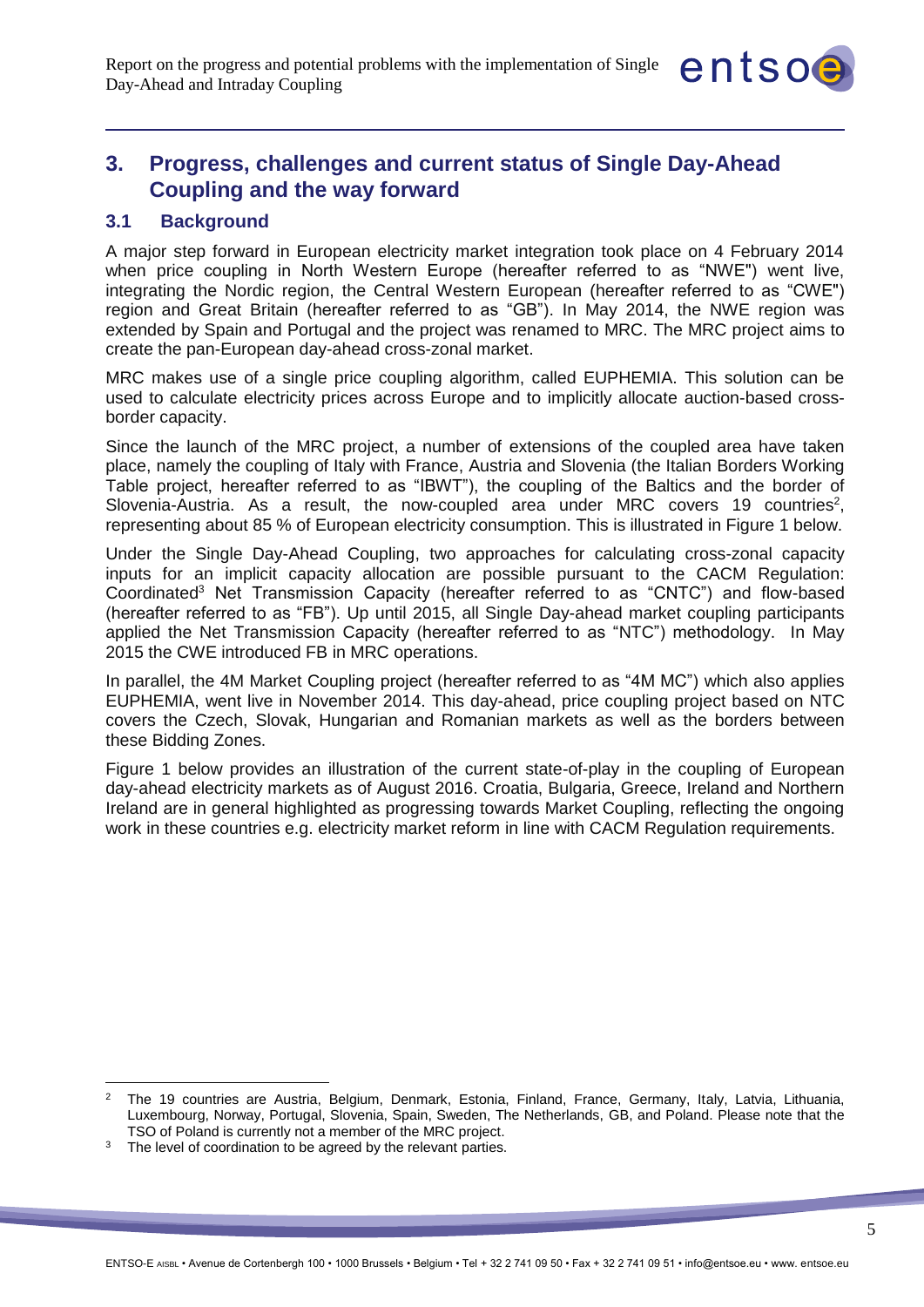



<span id="page-5-1"></span>*Figure 1: State-of-play in* pan-European Single Day-Ahead Coupling *as of August 2016<sup>4</sup>*

#### <span id="page-5-0"></span>**3.2 Current Status of the MRC project**

The MRC project continues to successfully operate Single Day-Ahead Coupling without major incidents (i.e. full / partial decoupling) while increasing the number of interconnections served. In light of increasing operational complexity, operational as well as technical improvements are frequently introduced (e.g. improvements of EUPHEMIA algorithm).

Table 1 below provides a concise list of MRC project achievements since August 2015. Table 2 below provides a summary of the quantity of major (i.e. full/partial decoupling) and minor incidents (e.g. delay of publication) in MRC operation since August 2015.

 $\overline{a}$ <sup>4</sup> Red line highlights that borders are not coupled between Austria, Germany, Poland, Slovenia, Czech Republic, Hungary and Slovakia.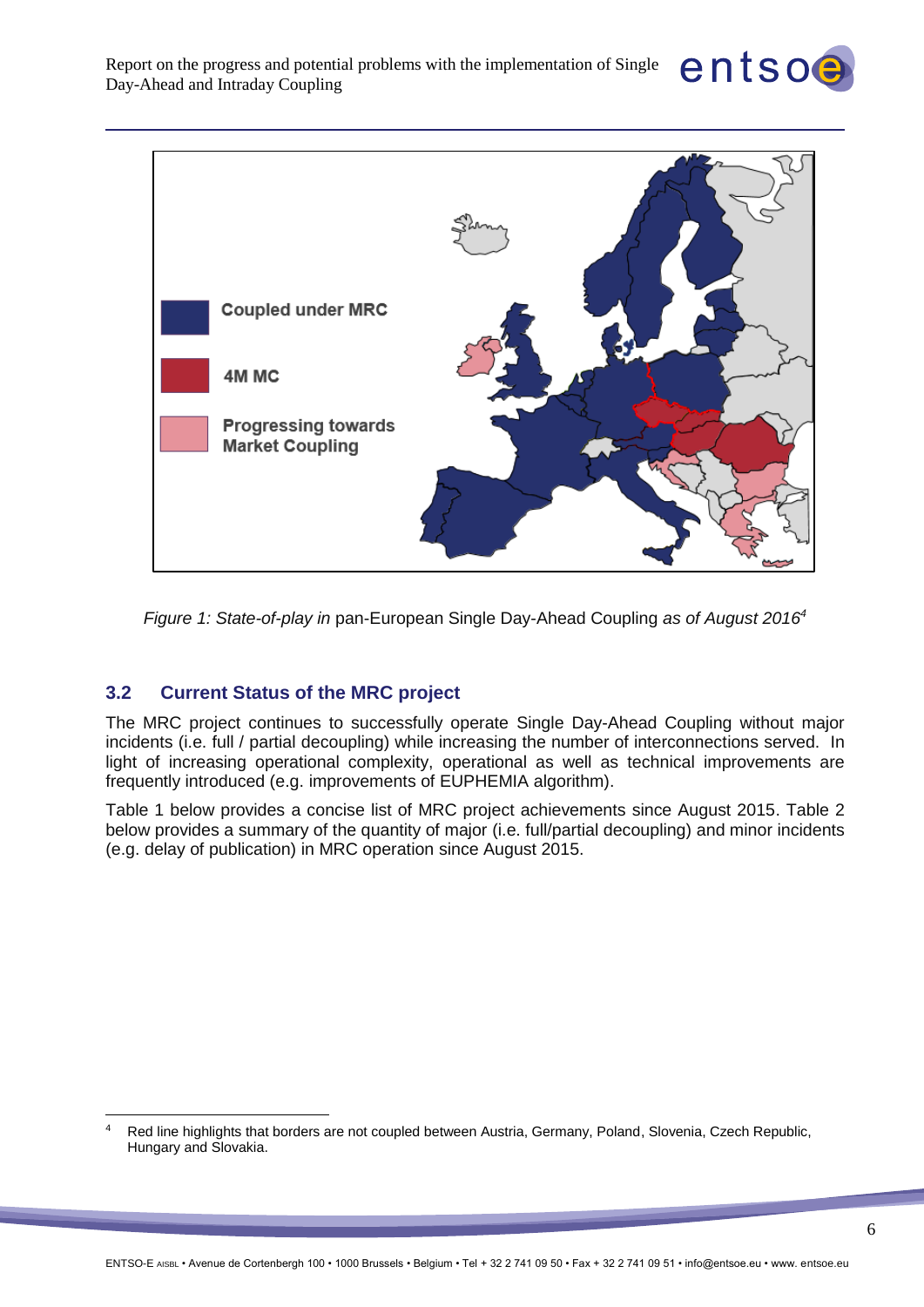| Quarter | <b>Progress / Operational Achievements</b>                                 |
|---------|----------------------------------------------------------------------------|
| Q3 2015 | Start assessing impact of CACM Regulation in dedicated<br>٠                |
|         | <b>MRC</b> task force                                                      |
| Q4 2015 | EUPHEMIA V9.3 in operation                                                 |
| Q1 2016 | Implementation of shadow auctions at the border between<br>٠               |
|         | France and Spain (February 2016)                                           |
|         | Lithuanian - Polish border (LitPol) in MRC operation<br>$\mathbf{r}$       |
|         | (February 2016)                                                            |
|         | Implementation of connection between Bidding Zones :<br>٠                  |
|         | Norway3-Norway5 (March 2016)                                               |
|         | Integration of Bulgarian bidding zone (January 2016) and                   |
|         | integration of Croatian bidding zone (February 2016) into                  |
|         | Euphemia Algorithm (without any cross-zonal capacities)                    |
| Q2 2016 | EUPHEMIA V9.4 in operation<br>٠                                            |
|         | Austria-Slovenia Market Coupling (successful start as of<br>$\blacksquare$ |
|         | July 22 <sup>nd</sup> 2016 (delivery day)) <sup>5</sup>                    |

entsoe

*Table 1 – MRC Progress / Achievements since August 2015*

<span id="page-6-1"></span>Adaptation to the CACM Regulation obligations such as the revision of the Day Ahead Operation Agreement (hereafter referred to as "DAOA") is ongoing within the MRC project*.*

| Quarter | Major Incidents (i.e.<br>full/partial decoupling) | Minor incidents (e.g.<br>delay of publication) |
|---------|---------------------------------------------------|------------------------------------------------|
| Q3 2015 |                                                   |                                                |
| Q4 2015 |                                                   |                                                |
| Q1 2016 |                                                   |                                                |
| Q2 2016 |                                                   |                                                |

*Table 2 – MRC Major and Minor Incidents<sup>6</sup>*

#### <span id="page-6-2"></span><span id="page-6-0"></span>**3.3 Extending the MRC Project after CACM Regulation entered into force**

The MRC project continues to expand in interconnections served (e.g. LitPol link) and parties (ELERING (TSO Estonia), AST (TSO Latvia), LITGRID (TSO Lithuania), TGE (NEMO Poland) and IBEX (NEMO Bulgaria)) adhering to the relevant contractual requirements. Moreover several parties are formal observers to the MRC project (ADMIE (TSO Greece), LAGIE (NEMO Greece), EXAA (NEMO Austria), CROPEX (NEMO Croatia), HOPS (TSO Croatia) and ESO (TSO Bulgaria)).

Although, considering the outstanding CCR decision, no comprehensive extension roadmap with expected go-live dates of all identified potential extension projects is currently available, there is an ongoing effort within MRC and ENTSO-E to draft timelines for coupling the Central Eastern Europe (hereafter referred to as "CEE") and South-East Europe (hereafter referred to as "SEE") regions with the MRC project.

<sup>5</sup> Added to Q2 2016 due to timing of the relevant go-live decisions.

 $6$  Full disclosure of operational information (including incidents) is provided to NRAs on a regular basis.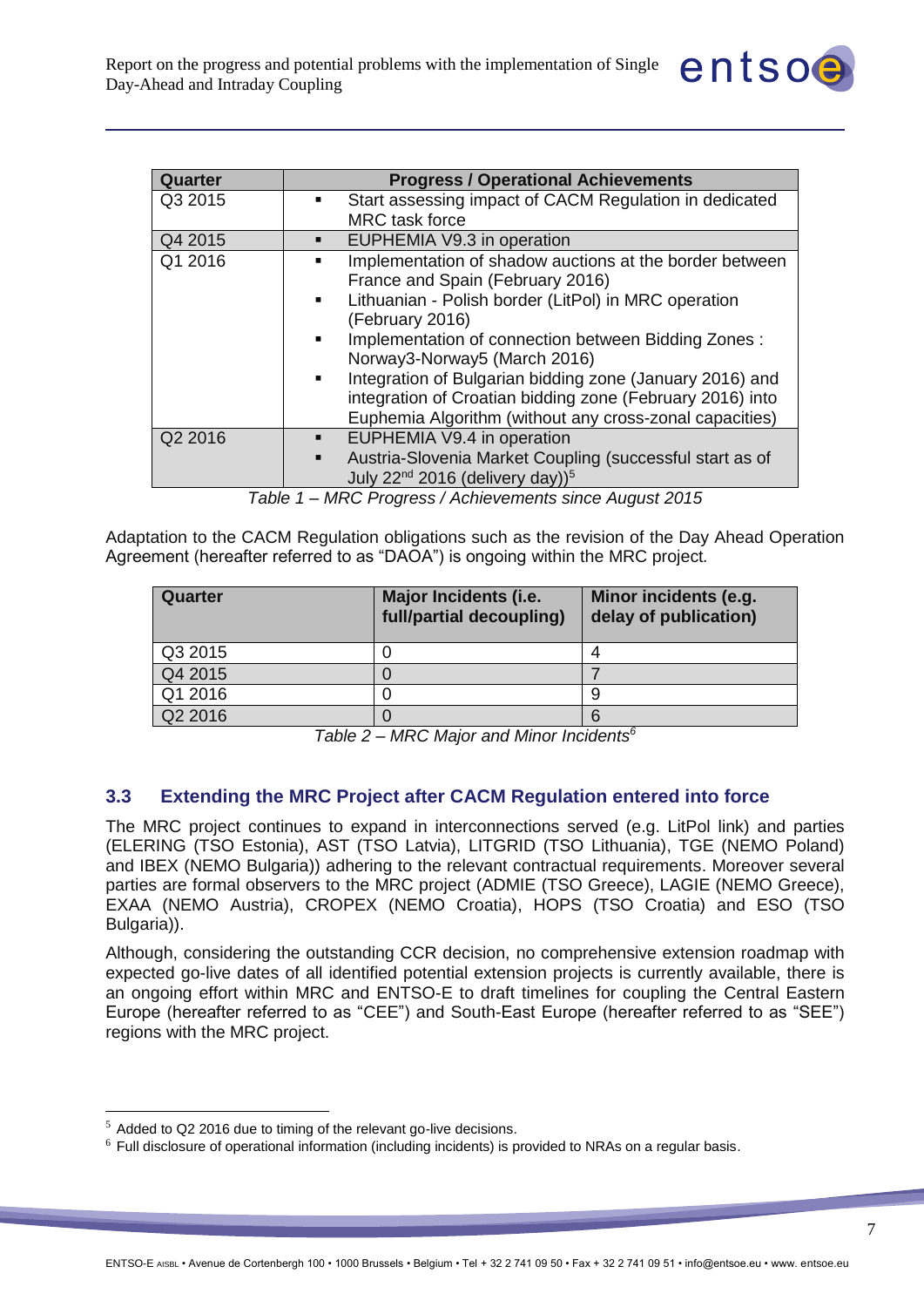

In order to achieve pan-European coverage, the coupling of Great Britain and Ireland, must also be considered. The reformation of the Irish and Northern Irish electricity market to enable integration with the rest of Europe is on track for go-live in October 2017.

The testing phase of the project covering the Swiss borders is complete, however implementation is on hold due to the still ongoing broader political discussions between Switzerland and the European Union.

#### <span id="page-7-0"></span>**3.3.1 Progress in the CEE region**

The NWE-CEE project is set to go-live in July 2018. In total 9 countries are involved in this project, namely Germany, Austria, Poland, Czech Republic, Slovakia, Hungary and Slovenia. Moreover, it was decided that Romania becomes a full member of NWE-CEE project in the shortterm and Croatia is currently an observer to the NWE-CEE project. The NWE-CEE project will use the FB capacity inputs for coupling and will adhere to the MRC project.

In addition, there is an assessment ongoing to investigate the coupling of MRC with several borders of the NWE-CEE project on a CNTC<sup>7</sup> basis as described in Table 3 below.

#### <span id="page-7-1"></span>**3.3.2 Progress in the SEE<sup>8</sup> region**

The SEE region so far has the least developed plans for market coupling. This can be attributed to several factors, namely: (1) the fragmented nature of the market and systems due to historical reasons; (2) the fact that in the non-EU member parties in the region ("West Balkan 6", hereafter referred to as "WB6") there is not yet a legal obligation to implement the CACM Regulation; and (3) the maturity of market reforms in several countries.

As it stands currently, NEMOs have been nominated, in line with CACM Regulation requirements, in Bulgaria, Romania, Croatia and Greece. In WB6<sup>9</sup> only Serbia has a PX and Albania has also contracted a consultant with the help of WB6 to develop a PX. It is quite possible that no other PXs would need to be developed as the other WB6 members may allow one of the regional PXs/NEMOs to create a subsidiary. Given that a realistic timeline for fully operational and aligned

 $7$  Level of coordination to be agreed by relevant parties.

<sup>&</sup>lt;sup>8</sup> In the context of this report, relevant for Day Ahead Market Coupling, the SEE region refers to Capacity Calculation Region 11: SEE including non-EU bidding zone borders as defined in Annex 1 of the 'Explanatory document to all TSOs' proposal for Capacity Calculation Regions (CCRs) in accordance with Article 15(1) of the Commission Regulation (EU) 2015/1222 of 24 July 2015 establishing a Guideline on Capacity Allocation and Congestion Management' and consists of Greece, Bulgaria, Romania, Croatia\*, Hungary\*, Serbia\*,Bosnia-Herzegovina\*, Montenegro\*, FYROM\* and Italy\*\*.

The bidding zone borders will be included in the CCR SEE in the future, subject to the fulfilment of the legal requirements for the application of CACM Regulation, when CACM Regulation shall become an effective law in the national legal framework of each of these countries after the adoption of the CACM Regulation by the respective national legislation. Other SEE TSOs, and the Bidding Zone borders for which they are responsible, may join CCR SEE when predefined conditions are met.

<sup>\*\*</sup> The bidding zone border Italy - Montenegro will be included in the CCR SEE when the interconnection between Italy and Montenegro is commissioned (expected to be in 2017/2018) and subject to the fulfilment of any other legal requirements for the application of the CACM Regulation by Montenegro.

<sup>9</sup> The WB6 consists of Albania, Bosnia and Herzegovina, Kosovo, FYROM, Montenegro and Serbia**.** These six countries are part of the so-called "Berlin Process" with a political aim to facilitate connectivity with EU (for energy and transport) as a step towards future integration. The 'MoU of WB6 on regional electricity market development and establishing a framework for other future collaboration' was signed in April 2016 among main stakeholders, including TSOs, with primary focus on DA market integration and cross-border balancing cooperation.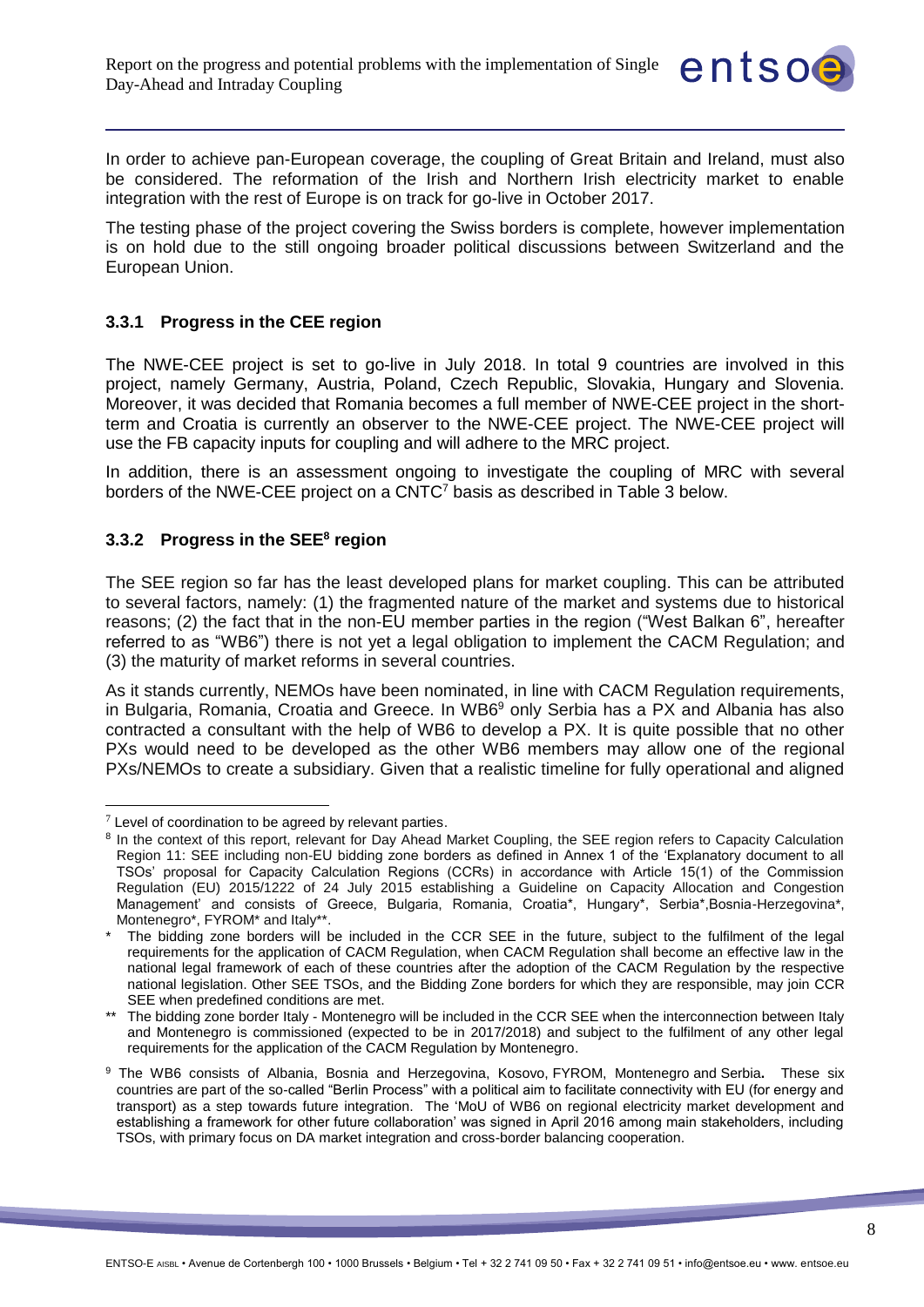

PXs with appropriate legislation in place is estimated to take at least four years (2020), further progression will take levels of cooperation and mutual dependence – through PX subsidiaries rather than new PX foundation – that has not been seen recently in the region.

#### <span id="page-8-0"></span>**3.3.3 Next steps of MRC extensions**

In the timeline shown in Table 3 below, the steps for extending the MRC are depicted in chronological order. In line with the CACM Regulation, the targets for the extension can be either (a) CNTC based capacity inputs or (b) FB or (c) CNTC based and FB in succession. In any case the displayed target times are indicative and do not account for contingencies. Moreover some of the extensions might partially or fully change and/or be cancelled in favour of alternatives.

| <b>CNTC/FB</b>     | <b>Description</b>                                                                                                                         | <b>Borders</b>                                                                                                                                                                                                                                                                                                                                                                                                                                                                                                                                                | <b>Target time</b> |
|--------------------|--------------------------------------------------------------------------------------------------------------------------------------------|---------------------------------------------------------------------------------------------------------------------------------------------------------------------------------------------------------------------------------------------------------------------------------------------------------------------------------------------------------------------------------------------------------------------------------------------------------------------------------------------------------------------------------------------------------------|--------------------|
| CNTC <sup>10</sup> | Interim coupling step<br>between 4M MC and German-<br>Austrian Bidding Zone<br>extending MRC project<br>(under investigation)              | 50Hertz (Germany) – ČEPS (Czech);<br>APG (Austria) – ČEPS (Czech);<br>APG (Austria) - MAVIR (Hungary);<br>ČEPS (Czech) – Tennet (Germany)                                                                                                                                                                                                                                                                                                                                                                                                                     | July<br>201711     |
| <b>CNTC</b>        | <b>HVDC Link between Ireland</b><br>and GB joining MRC project<br>(CACM (Article 83) transitional<br>exemption for Irish market<br>reform) | EirGrid (Ireland) - NG (GB);<br>SONI (Northern Ireland) - NG (GB)                                                                                                                                                                                                                                                                                                                                                                                                                                                                                             | October<br>2017    |
| <b>CNTC</b>        | <b>HVDC Link between Greece</b><br>and Italy joining MRC project<br>(following Greek market<br>reform)                                     | IPTO (Greece) - Terna (Italy)                                                                                                                                                                                                                                                                                                                                                                                                                                                                                                                                 | December<br>2017   |
| <b>CNTC</b>        | Interim coupling step<br>within MRC                                                                                                        | ELES (Slovenia) - HOPS (Croatia)                                                                                                                                                                                                                                                                                                                                                                                                                                                                                                                              | 2017               |
| <b>FB</b>          | NWE-CEE FB<br>Market Coupling joining MRC                                                                                                  | 50Hertz (Germany) - ČEPS (Czech);<br>APG (Austria) – ČEPS (Czech);<br>APG (Austria) - MAVIR (Hungary);<br>ČEPS (Czech) – Tennet (Germany);<br>50Hertz (Germany) - PSE (Poland);<br>ČEPS (Czech) – PSE (Poland);<br>SEPS (Slovakia) - PSE (Poland);<br>ELES (Slovenia) - HOPS (Croatia);<br>ELES (Slovenia) - APG (Austria) <sup>12</sup> ;<br>ČEPS (Czech) – SEPS (Slovakia);<br>SEPS (Slovakia) - MAVIR (Hungary);<br>MAVIR (Hungary) - Transelectrica<br>(Romania);<br>MAVIR (Hungary) - HOPS (Croatia);<br>MAVIR (Hungary) - ELES (Slovenia) <sup>13</sup> | July<br>2018       |

*Table 3 – MRC extension next steps / indicative timelines*

<span id="page-8-1"></span> $10$  Level of coordination is under investigation.

 $11$  Indicative Target Time still under investigation.

<sup>&</sup>lt;sup>12</sup> Borders already coupled within MRC using NTC.

<sup>&</sup>lt;sup>13</sup> Expected to be commissioned before NWE-CEE-FB MC project's go-live date.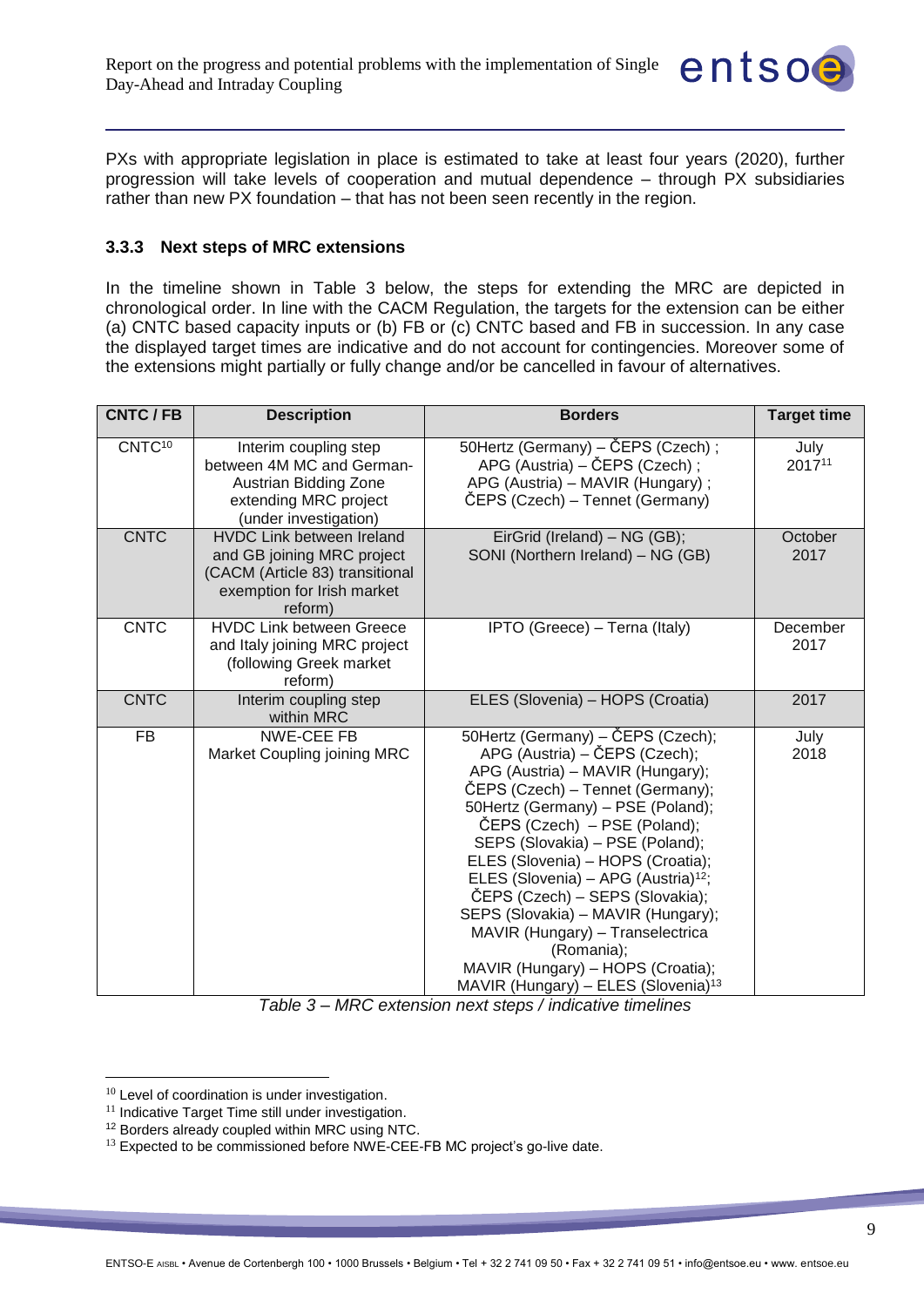

| CNTC / FB   | <b>Description</b>                                                        | <b>Borders</b>                                                                                                                                                                                                                                                                                                                                                                     | <b>Target time</b> |
|-------------|---------------------------------------------------------------------------|------------------------------------------------------------------------------------------------------------------------------------------------------------------------------------------------------------------------------------------------------------------------------------------------------------------------------------------------------------------------------------|--------------------|
| <b>CNTC</b> | HVDC Link between Kosovo<br>and Albania joining MRC<br>project            | KOSTT (Kosovo) – OST (Albania)                                                                                                                                                                                                                                                                                                                                                     | December<br>2018   |
| <b>CNTC</b> | "West Balkan 6"<br>coupling joining MRC through<br>neighbouring countries | EMS (Serbia) - HOPS (Croatia);<br>EMS (Serbia) - MAVIR (Hungary);<br>EMS (Serbia) - NOS BiH (Bosnia and<br>Herzegovina);<br>EMS (Serbia) - Transelectrica (Romania);<br>HOPS (Croatia) – NOS BiH (Bosnia and<br>Herzegovina);                                                                                                                                                      | July<br>2020       |
| <b>CNTC</b> | Greece, Bulgaria and Romania<br>coupling within MRC                       | ESO (Bulgaria) - IPTO (Greece);<br>ESO (Bulgaria) - Transelectrica (Romania)                                                                                                                                                                                                                                                                                                       | July<br>2020       |
| <b>CNTC</b> | "West Balkan 6"<br>full coupling within MRC                               | CGES (Montenegro) - NOS BiH (Bosnia and<br>Herzegovina);<br>CGES (Montenegro) - OST (Albania);<br>EMS (Serbia) – ESO (Bulgaria);<br>EMS (Serbia) – KOSTT ((Kosovo)<br>EMS (Serbia) – MEPSO (FYROM);<br>IPTO (Greece) - OST (Albania);<br>IPTO (Greece) - MEPSO (FYROM);<br>KOSTT (Kosovo) - MEPSO (FYROM);<br>Terna (Italy) - CGES (Montenegro);<br>ESO (Bulgaria) - MEPSO (FYROM) | July<br>2022       |

<span id="page-9-0"></span>*Table 3 (continued) – MRC extension next steps / indicative timelines*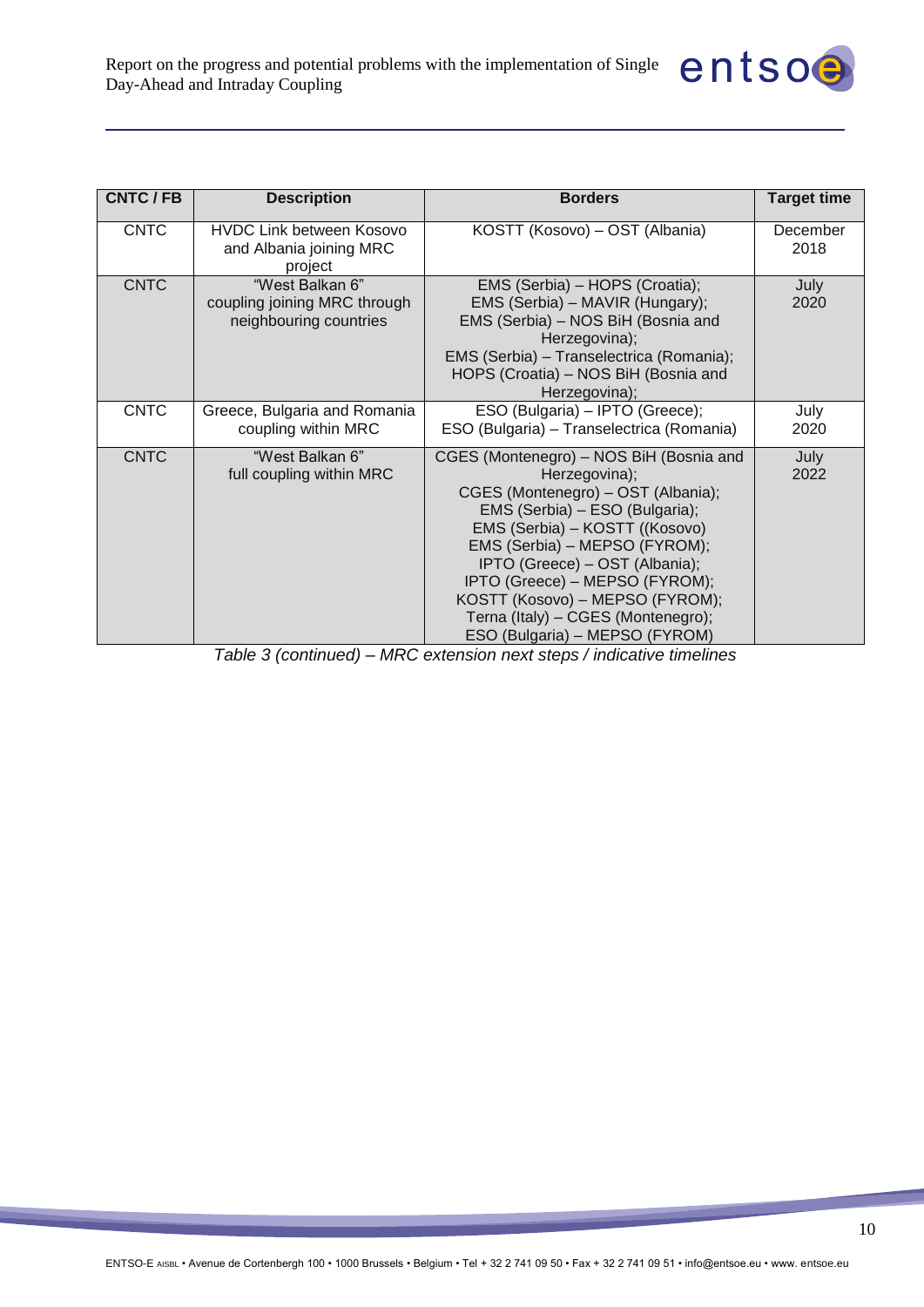

## <span id="page-10-0"></span>**4. Progress, challenges and current status of Single Intraday Coupling and the way forward**

#### <span id="page-10-1"></span>**4.1 Background**

<span id="page-10-2"></span> $\overline{a}$ 

The aim of the XBID project is to create a cross-zonal intraday market in Europe. The XBID project is considered the basis for the implementation of the pan-European Single Intraday Coupling under the CACM Regulation. Currently, the XBID project is comprised of members from 15 European countries as illustrated in Figure 2 below. 14

This intraday market coupling solution will enable continuous cross-border trading across Europe and will be based on a common IT system with a Shared Order Book (hereafter referred to as "SOB"), a single Capacity Management Module (hereafter referred to as "CMM") and a Shipping Module (hereafter referred to as "SM"). The common IT system will accommodate the continuous matching of bids and orders from market participants in one bidding zone with bids and orders from any other bidding zone within the project's reach while cross-zonal capacity is still available.

There are three distinct work streams associated with the XBID project, namely: (1) the XBID project itself which is the basis of the pan-European XBID solution, (2) the Local Implementation Projects (hereafter referred to as "LIPs") by current members and (3) the XBID Accession Stream (hereafter referred to as "AS") facilitating future members of the XBID project.



Figure 2: State-of-play in pan-European Single Intraday Coupling as of August 2016

<sup>14</sup> The 15 countries are: Austria, Belgium, Denmark, Finland, France, Germany, GB, Italy, Luxembourg, Norway, Portugal, Spain, Sweden, Switzerland, and The Netherlands. Please note that the TSOs of Italy, Portugal and Spain are currently not members of the XBID project. GME (the Italian NEMO) and OMIE (the Spanish and Portuguese NEMOs) are full members of the XBID Project. REE (Spain) is a direct observer since 2014 and REN (Portugal) is in the XBID Accession Stream.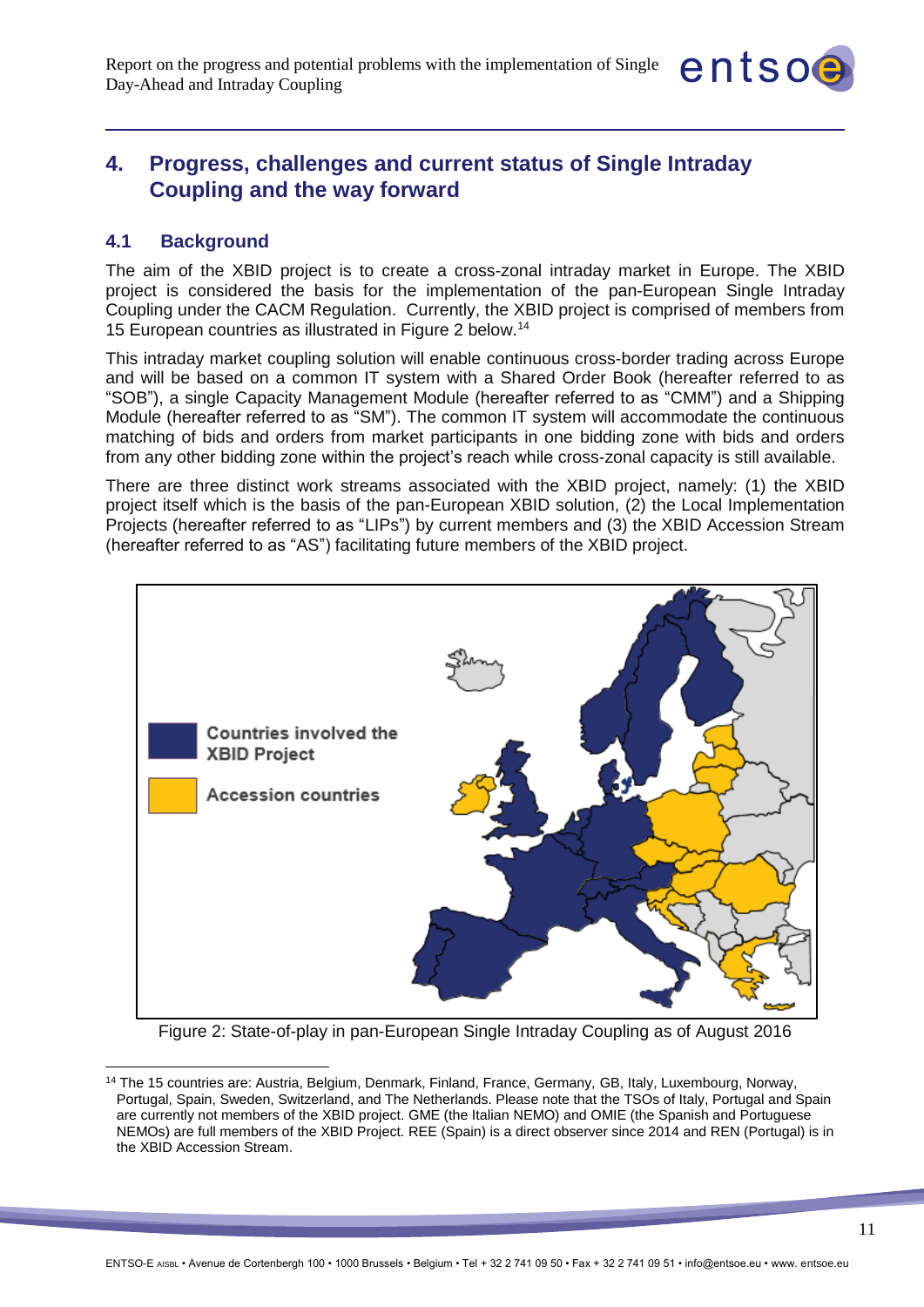

## <span id="page-11-0"></span>**4.2 Current Status of XBID project**

As part of the XBID Solution, the development of the SOB, CMM and SM by Deutsche Börse AG (hereafter referred to as "DBAG") was completed in 2016.

In the first quarter of 2016 the Factory Acceptance Testing Phases I and II (hereafter referred to as "FAT I", respectively "FAT II") for the SOB and CMM have been completed providing positive indications of XBID functionality.

In the second quarter of 2016, TSOs provided confirmation to DBAG regarding their commitment to proceed with additional investments in the SM to further extend the performance of the XBID Solution. This initiative regarding the performance of the XBID Solution is pending confirmation from the NRAs. Moreover, an agreement on the XBID hosting contract was reached with DBAG following negotiations and based on conclusions from the meetings with the European Commission (ACER being present). Negotiations on maintenance will begin in the late summer 2016.

In the Table 4 below major milestones of XBID developments are displayed in chronological order.

| Quarter | <b>Progress / Achievements</b>                                                  |
|---------|---------------------------------------------------------------------------------|
| Q3 2015 | Functional Specifications phase of SOB & CMM completed<br>$\blacksquare$        |
|         | Start of public Stakeholder Meetings                                            |
| Q4 2015 | Functional Specifications phase of SM completed<br>$\mathbf{R}^{\text{max}}$    |
|         | XBID Testing preparations finalized<br>$\blacksquare$                           |
| Q1 2016 | SOB and CMM development completed<br>$\mathbf{R}^{\text{max}}$                  |
|         | FAT Phase I & II completed for SOB and CMM<br>$\blacksquare$                    |
|         | <b>Start of Accession Stream</b><br>$\blacksquare$                              |
| Q2 2016 | • SM development completed                                                      |
|         | XBID hosting contracts finalized<br>$\blacksquare$                              |
|         | Confirmation from TSOs to proceed with additional investments<br>$\blacksquare$ |
|         | in the SM                                                                       |

*Table 4 - XBID Progress / Achievements since August 2015*

Figure 3 provides a diagrammatic overview of the project planning until go-live of the XBID project, predominantly for current members.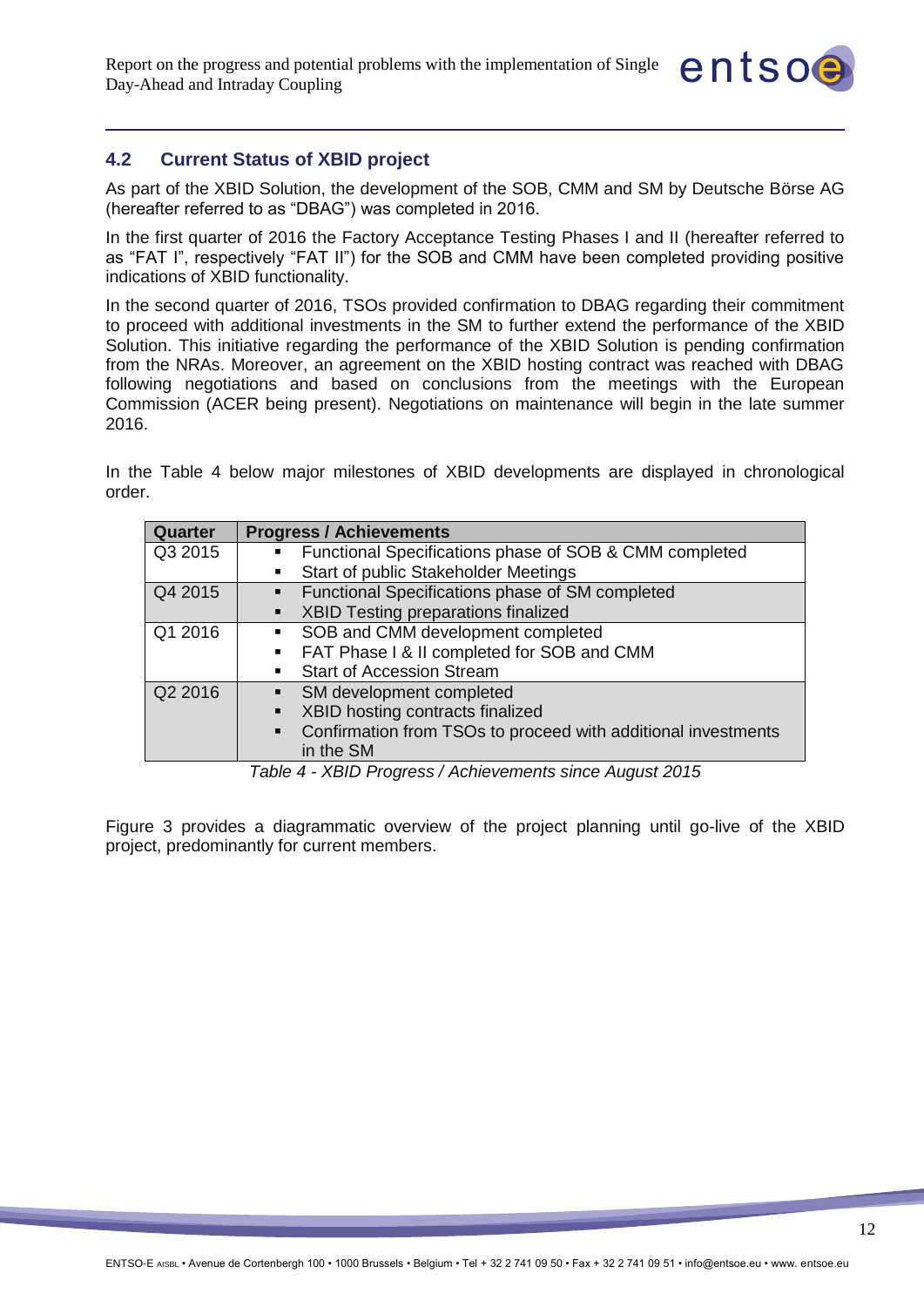

entsoe

Figure 3: XBID project plan

<span id="page-12-0"></span>The XBID project continues to be a complex project to deliver. The XBID go-live has been delayed by nine weeks. The go-live is still within the previously planned Q3 2017 'window', but will now take place towards the end of Q3.

The nine week period, which is delaying commencement of Integration Acceptance Testing (hereafter referred to as "IAT") and User Acceptance Testing (hereafter referred to as "UAT"), is being used to bring forward activity on important improvements and Change Request (hereafter referred to as "CR") areas.

Stakeholder meetings to inform relevant parties on the progress and challenges of the XBID project are ongoing in 2016 and include:

- $-$  Jan 2016: 3<sup>rd</sup> User Group with market parties;
- Feb 2016: Full Implementation Group meeting with NRAs;
- Apr 2016: Accession Stream meeting with the EC to confirm that XBID is considered to be the basis of pan-European Single Intraday Coupling
- Jun 2016: 4<sup>th</sup> User Group with market parties.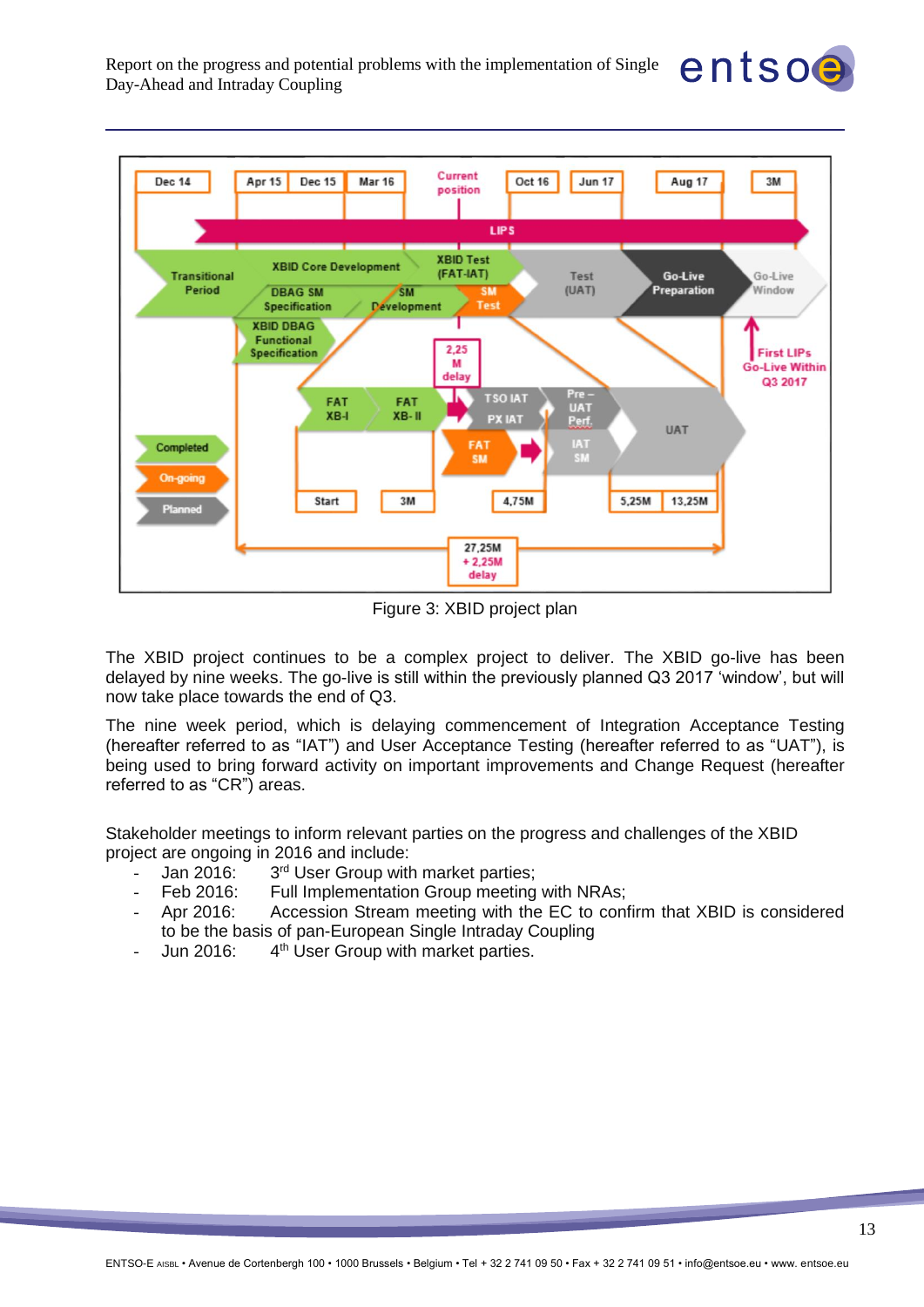

## <span id="page-13-0"></span>**4.3 Extending XBID project**

#### <span id="page-13-1"></span>**4.3.1 XBID LIPs**

Twelve LIPs<sup>15</sup> have been initiated since 2015 and they are illustrated in Figure 4 below. The following paragraphs describe each LIP and its participants.

LIP 1 is called NORDIC LIP and covers all borders within the NORDIC region (i.e. Denmark, Finland, Sweden and Norway). The TSOs Energinet.dk, Svenska kraftnät, Statnett and Fingrid as well as the NEMOs EPEX and Nord Pool are participants to this LIP.

LIP 2 is referred to as DK2/DE (Kontek) and covers a Danish (DK2) and German border. Kontek is the HVDC cable between Germany and the Danish island Zealand. The TSOs Energinet.dk and 50Hertz are involved in the LIP as well as the NEMOs EPEX and Nord Pool.

LIP 3 is referred to as DK1/DE, DE/NL and covers a Danish (DK1) and German border as well as the border of Germany and the Netherlands. The TSOs Energinet.dk, TenneT Netherlands and Amprion, as well as the NEMOs EPEX, APX/Belpex and Nord Pool, are participants to this LIP.

LIP 4 is called NorNed and covers the border of Norway and the Netherlands. NorNed is the HVDC cable connecting both countries. Statnett and TenneT NL are the participating TSOs here and the NEMOs are APX/Belpex and Nord Pool.

LIP 5 covers the German – French, German – Swiss and German – Austrian borders. The participating TSOs are Amprion, TenneT Germany, TransnetBW, APG, RTE and Swissgrid. The NEMOs EPEX and Nord Pool are involved.

LIP 6 covers the Netherlands and Belgian border and the TSO members are Elia and TenneT Netherlands. APX/Belpex is the participating NEMO.

LIP 7 is called the BritNed LIP and incorporates the BritNed HVDC interconnector and the borders of GB and the Netherlands. The participating TSOs are BritNed Development Ltd, National Grid and TenneT Netherlands. APX/Belpex is the participating NEMO.

LIP 8 covers the French and Belgian border. Elia and RTE are participating TSOs and the NEMOs involved are APX/Belpex and EPEX.

LIP 9 and LIP 12 cover the borders of Spain and France as well as Spain and Portugal. REE, RTE and REN are the TSOs involved and the NEMOs OMIE and EPEX are participating. Nord Pool is also noted as an observer within LIP 9 and LIP 12.

LIP 10 is called the IFA LIP and covers the French and GB borders via the HVDC interconnector named Interconnexion France-Angleterre (hereafter referred to as "IFA"). RTE and National Grid are participating in the project as TSOs. EPEX and Nord Pool are participating NEMOs.

LIP 11 covers the border between Austria and Switzerland. The TSOs APG and Swissgrid are participants. EPEX is the participating NEMO.

 $15$ Please note that 2 further LIPs have also been formed although they are in early stages: i) Italian Northern Borders and ii) Baltics.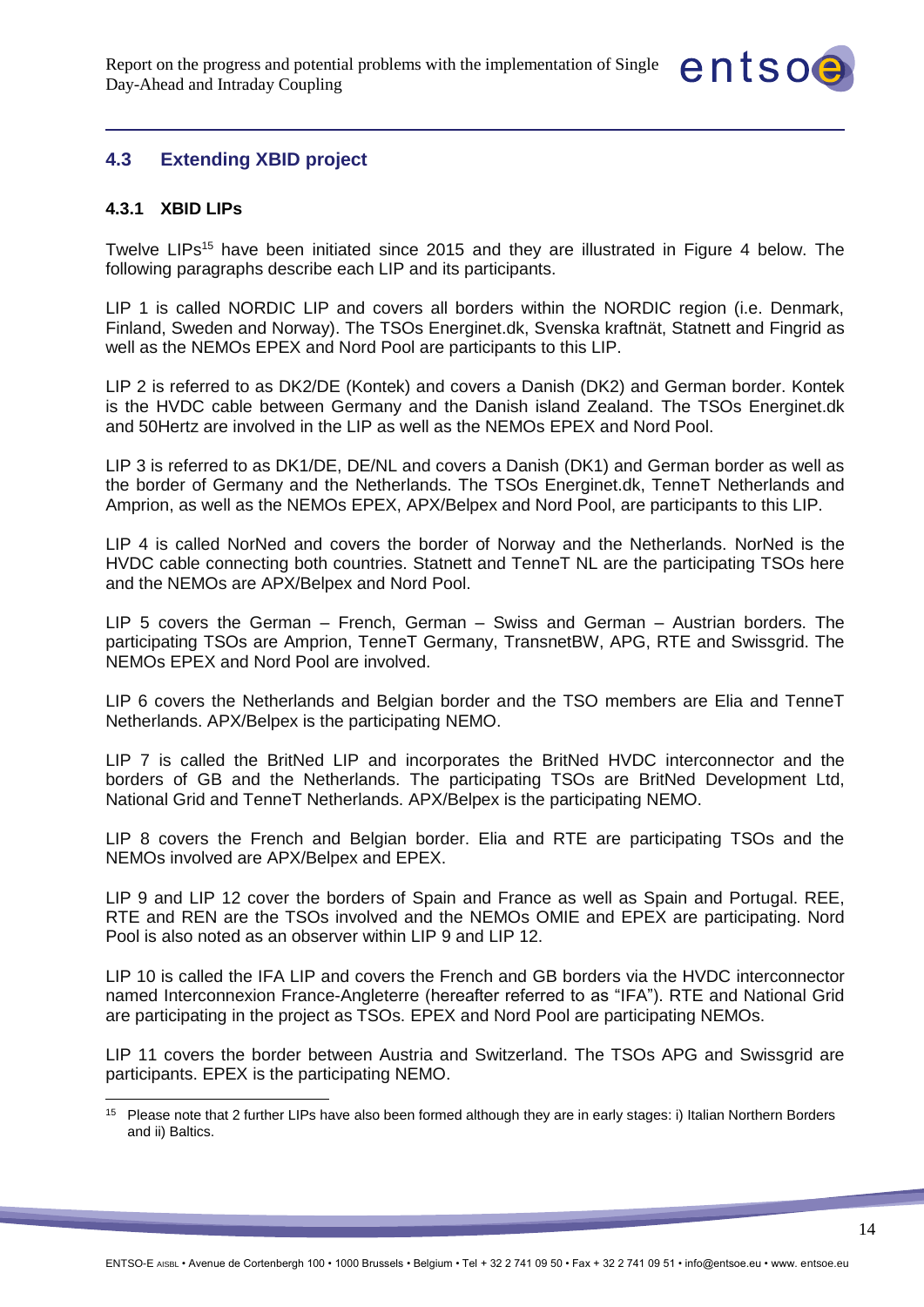



*Figure 4: XBID initial local implementation projects* 

#### <span id="page-14-1"></span><span id="page-14-0"></span>**4.3.2 XBID Accession Stream**

The XBID project initiated an Accession Stream with the objective to increase transparency on the pan-European intraday project in line with the CACM Regulation and to prepare accessions for a timely extension of the project to all TSOs and NEMOs subject to the CACM Regulation.

The following events have been held in order to support the pan-European extension of the XBID project:

- Feb 2016: 1<sup>st</sup> accession management event where key building blocks of the accession stream were discussed;
- April 2016: Meeting with the EC and ACER:
- April 2016: 2<sup>nd</sup> accession management and induction event;
- April 2016: Losses workshop to develop future requirements for losses on DC cables;
- June 2016: 3<sup>rd</sup> accession management event;
- June 2016: NEMO knowledge transfer event.

There are currently four groups which are part of the Accession Stream as of August 2016 with TSO and/or NEMO participation. These four groups are illustrated in Figure 5 below. These groups are, building up on existing collaborations within the day-ahead projects, namely the Baltics, the 4M MC project, the IBWT and the I-SEM project. During 2016, a number of meetings between these projects and the XBID project were held in order to agree the next steps of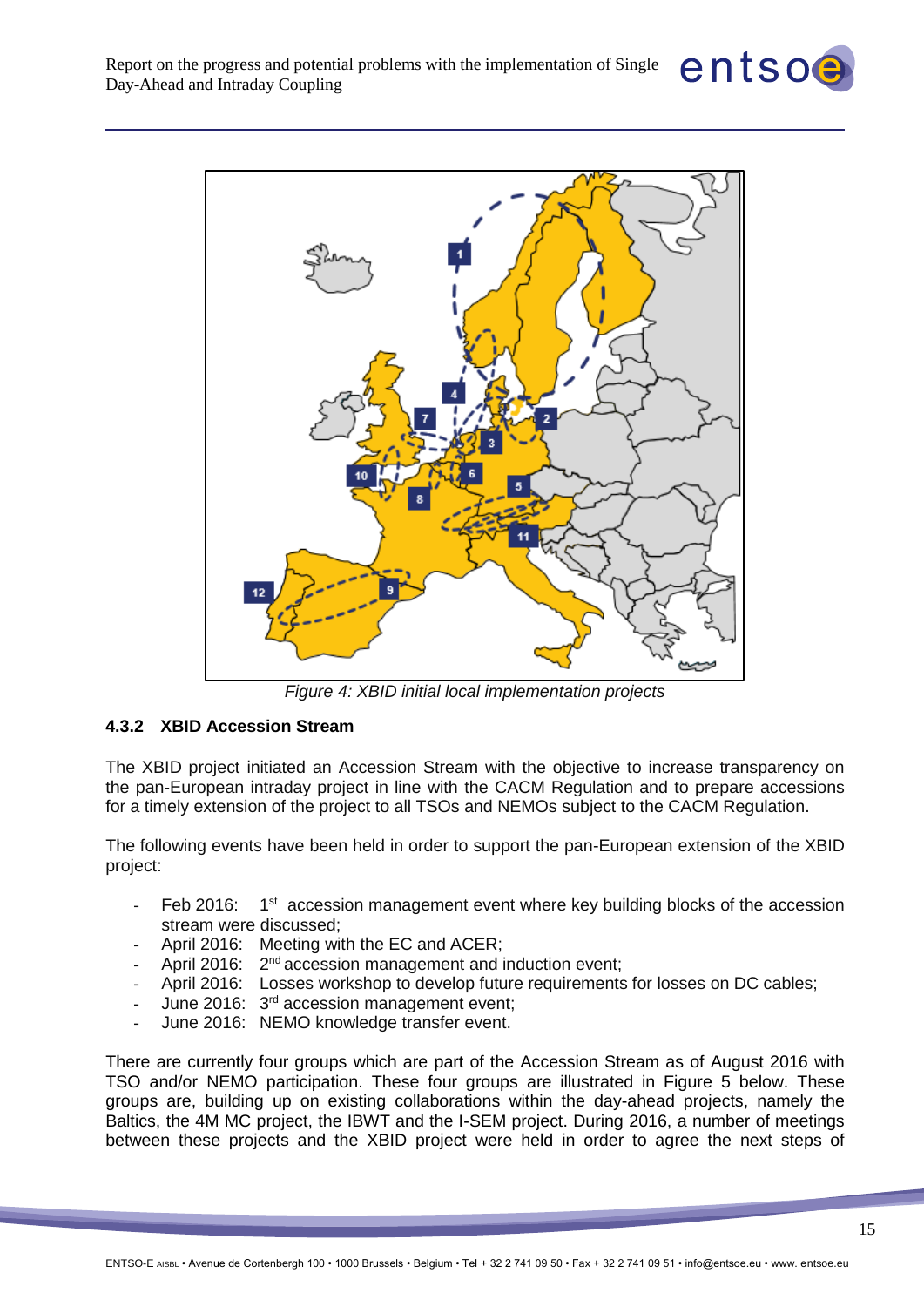accession. In general, it is the understanding of the Accession Stream that once the associated LIPs have been formally established, their go-live period will follow the go-live of the existing LIPs.

entsoe

An interim intraday solution in Ireland and Northern Ireland is being developed since the XBID project will not be available for I-SEM go-live in October 2017.



<span id="page-15-0"></span>*Figure 5: XBID Accession Stream*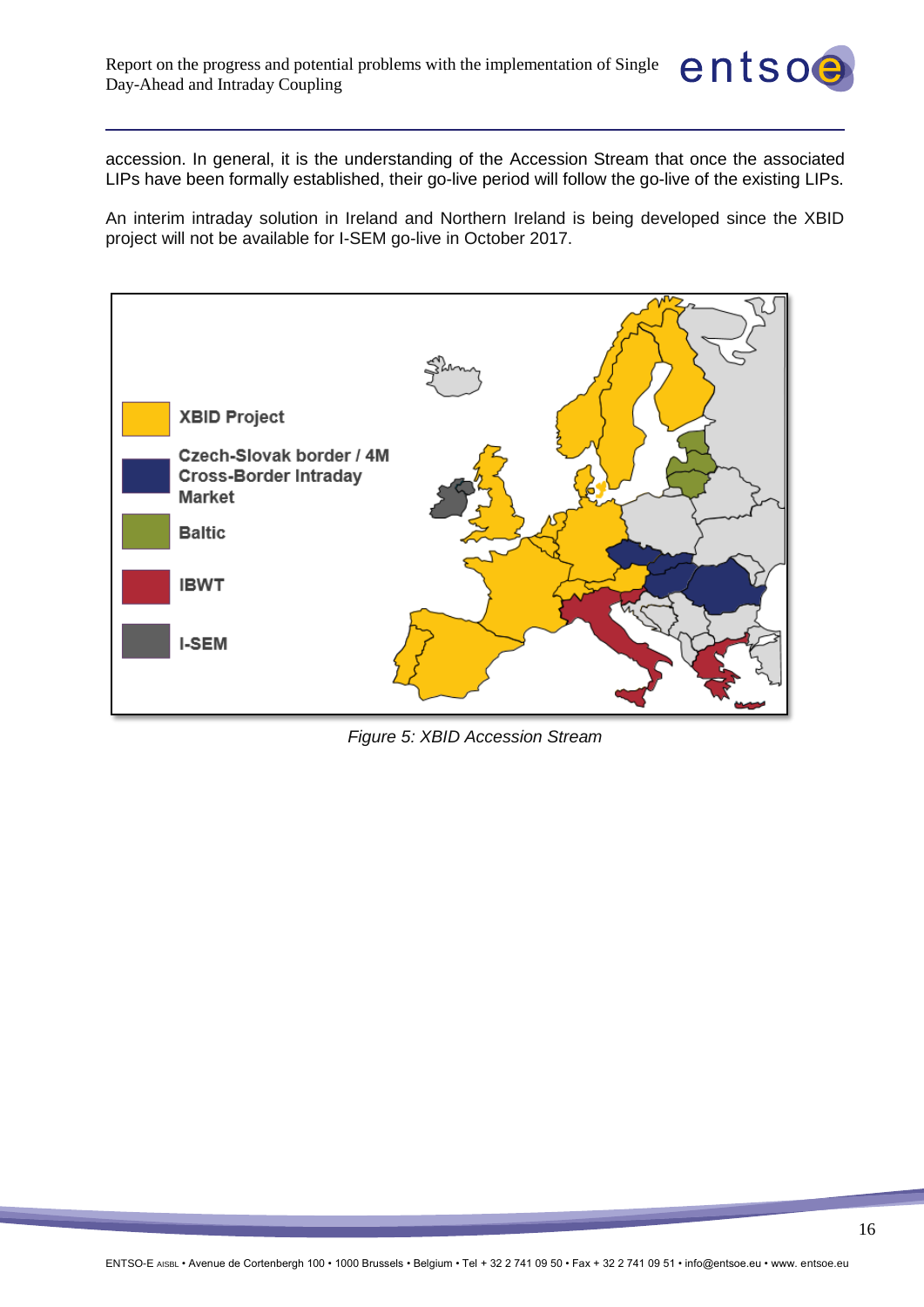

## <span id="page-16-0"></span>**5. Summary**

This is the first report to be delivered in compliance with Article 82(2) of the CACM Regulation, which requires ENTSO-E to monitor the progress and potential problems with the implementation of the Day-Ahead and Intraday Coupling across Europe. In line with the ENTSO-E Monitoring Plan, this 'Report on the progress and potential problems with the implementation of Single Day-Ahead and Intraday Coupling' will be delivered to ACER in August 2016 and covers the period from the date of entry into force of the CACM Regulation (August  $14<sup>th</sup>$  2015) onwards.

The report begins by highlighting the transversal progress in day-ahead and intraday coupling achieved via the signing of a NDA in April 2016 allowing the exchange of confidential information between its signatories. This NDA laid the foundations for open cooperation between European TSOs and NEMOs, as well as some PXs in non-European counties.

The MRC project for pan-European Day-Ahead Coupling now covers 19 countries, representing over 85% of Europe's electricity consumption. The MRC project continues to operate Day-Ahead Coupling without major incident (i.e. full / partial decouplings). Progress and achievements include the Austria – Slovenia and Lithuania - Poland market coupling projects in 2016.

Although, considering the outstanding CCR decision, no comprehensive MRC extension roadmap is currently available, efforts are ongoing to draft timelines for coupling the CEE and SEE regions with the MRC. The steps for extending the MRC in chronological order are summarised in Table 3 above.

The XBID project is considered as the basis for the implementation of the pan-European Intraday Coupling under the CACM Regulation. Currently, the XBID project is comprised of members from 15 European countries. In Section 4, the status of the three distinct work streams associated with the XBID project is described.

Despite the XBID project being a complex project to implement, in 2016 the development of the SOB, the CMM and the SM was completed followed by two phases of successful testing. Go-live remains on target for Q3 2017, despite a nine week delay. The nine weeks are being used pragmatically to bring forward activity on important improvements and CRs.

12 LIPs have been initiated across Europe since 2015 and these existing LIPs are described and illustrated in Section 4.3. In addition, the XBID Accession Stream continues to increase transparency on the pan-European intraday project in line with the CACM Regulation. Finally, as illustrated in Figure 5, there are currently 4 groups across Europe actively progressing towards establishing additional LIPs.